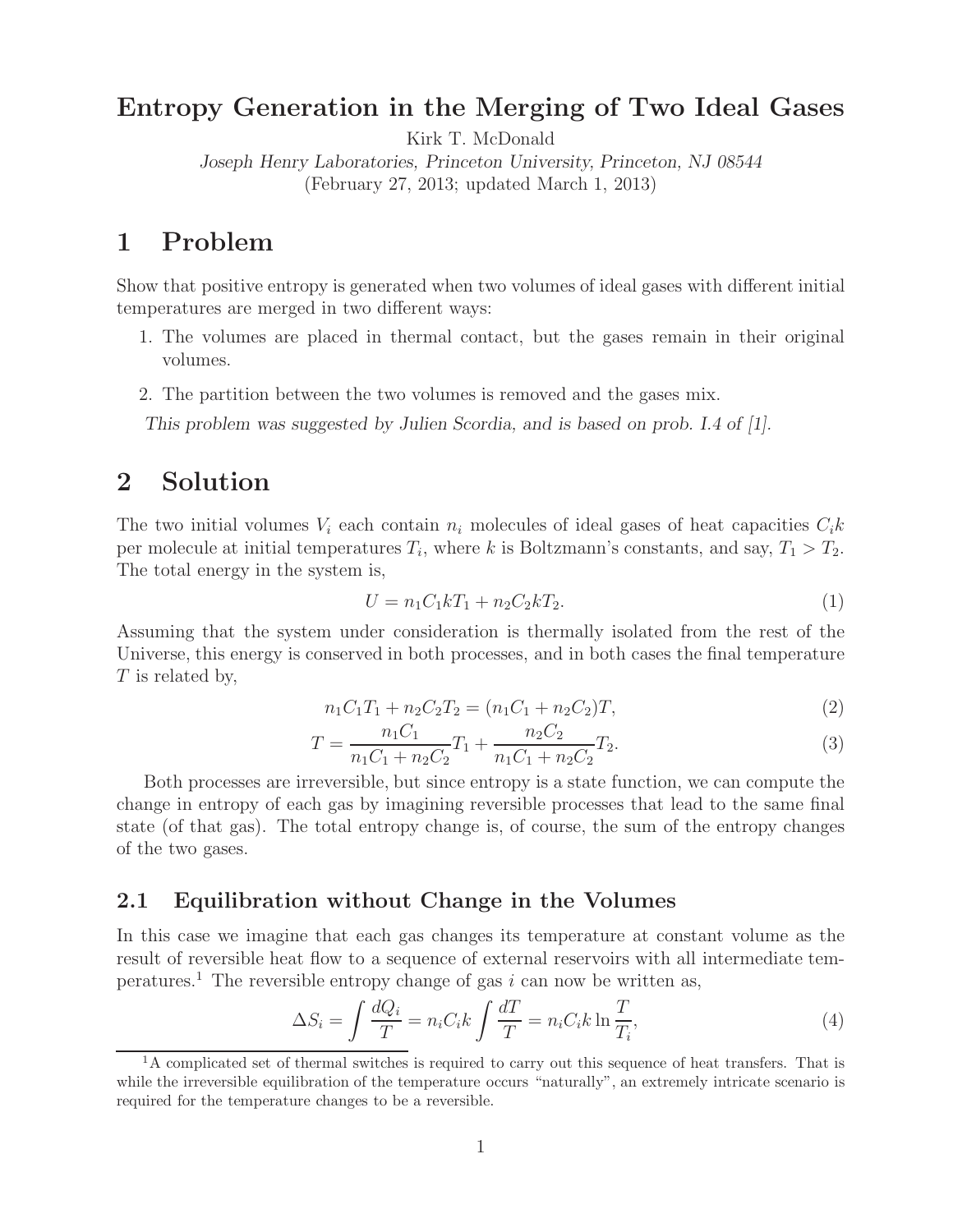and the total entropy change is,

$$
\Delta S = n_1 C_1 k \ln \frac{T}{T_1} + n_2 C_2 k \ln \frac{T}{T_2}.
$$
\n(5)

We expect that the total entropy change in the system of volumes 1 and 2 is positive (except for the trivial case that  $T_1 = T_2 = T$ , as the equilibration of the temperatures is irreversible when these volumes are in isolation.<sup>2</sup> However,  $\ln T/T_1$  is negative, so it is not immediately obvious that  $\Delta S$  of eq. (5) is positive.

We define  $a_i = n_i C_i/(n_1 C_1 + n_2 C_2)$ , such that  $a_1 + a_2 = 1$  and eq. (5) can be rewritten as,

$$
\frac{\Delta S}{n_1 C_1 k + n_2 C_2 k} = a_1 \ln \frac{T}{T_1} + a_2 \ln \frac{T}{T_2} = \ln T - a_1 \ln T_1 - a_2 \ln T_2.
$$
\n(6)

Hence,  $\Delta S$  is positive if,

$$
T = a_1 T_1 + a_2 T_2 > T_1^{a_1} T_2^{a_2} \qquad (a_1 + a_2 = 1).
$$
 (7)

For the special case that  $a_1 = a_2 = 1/2$  this follows from the fact that unless  $T_1 = T_2$ ,

$$
\left(\frac{T_1 + T_2}{2}\right)^2 - \sqrt{T_1 T_2}^2 = \left(\frac{T_1 - T_2}{2}\right)^2 > 0.
$$
\n(8)

The general case (which for *m* volumes of *m* gases at initial temperatures  $T_i$  leads to  $\Delta S > 0$ if  $a_1T_1 + a_2T_2 + \cdots + a_mT_m > T_1^{a_1}T_2^{a_2} \cdots T_m^{a_m}$  when  $a_1 + a_2 + \cdots + a_m = 1$  is an example of an inequality attributed to MacLaurin ( $\approx 1740$ ).<sup>3</sup>

#### **2.2 Equilibration by Mixing**

In case the two gases, initially in separate volumes, mix together into a single final volume V, the entropy change is the sum of that associated with each gas expanding freely from its initial volume  $V_i$  to  $V$  while its temperature changes from  $T_i$  to  $T$ .

We compute these entropy changes by imagining the evolution occurs reversibly in two steps, first arriving reversibly at the final temperature *T* with no change in volume, and then the volumes expanding reversibly at constant temperature  $T$ . The entropy change of the first step is given in eq. (5). In the second step (where the energies of the gases again remain constant),

$$
dU = 0 = dQ - dW, \qquad dQ = dW = PdV = \frac{nkTdV}{V}, \qquad (9)
$$

for an ideal gas, where *k* is Boltzmann's constant. Hence, the entropy changes  $\Delta S_i'$  in the second step are given by,

$$
\Delta S_i' = \int \frac{dQ_i}{T} = n_i k \int \frac{dV}{V} = n_i k \ln \frac{V_1 + V_2}{V_i} > 0.
$$
 (10)

<sup>&</sup>lt;sup>2</sup>The total entropy change is zero for these systems plus the sequence of auxiliary systems that would permit a reversible transformation.

<sup>3</sup>See, for example, secs. 2.5-6 of [2]. If one accepts the second law of thermodynamics, it can be regarded as "proof" of MacLaurin's inequality.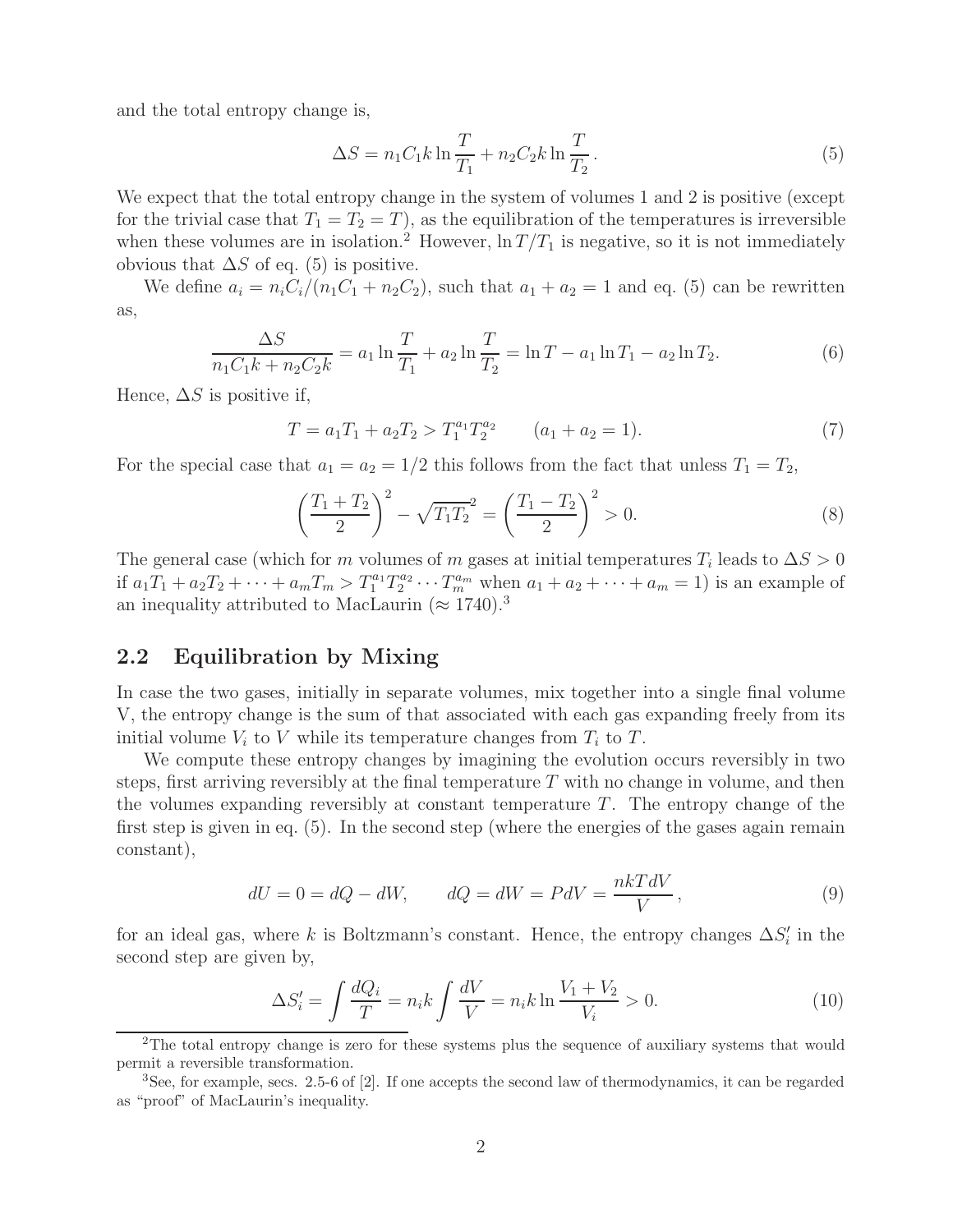Since the sum of the entropy changes of the two volumes is positive in the second step, the total entropy change is positive (even if  $T_1 = T_2$ ),<sup>4</sup>

$$
\Delta S = n_1 C_1 k \ln \frac{T}{T_1} + n_2 C_2 k \ln \frac{T}{T_2} + n_1 k \ln \frac{V_1 + V_2}{V_1} + n_2 k \ln \frac{V_1 + V_2}{V_2} > 0.
$$
 (11)

#### **2.3 Mixing at Constant Pressure**

A variant on the case of mixing of the two gases is to suppose that their initial pressures are the same.<sup>5</sup> If the two gases are isolated from the rest of the Universe, the result  $(11)$  holds with the additional constraint that,

$$
P = \frac{n_1 k T_1}{V_1} = \frac{n_2 k T_2}{V_2}, \qquad V_2 = \frac{n_2 T_2}{n_1 T_1} V_1, \qquad V = V_1 + V_2 = V_1 \frac{n_1 T_1 + n_2 T_2}{n_1 T_1}.
$$
 (12)

The final pressure is, recalling eq. (3),

$$
P_{\text{final}} = \frac{(n_1 + n_2)k}{V} = \frac{n_1 + n_2}{n_1 T_1 + n_2 T_2} \frac{(n_1 C_1 T_1 + n_2 C_2 T_2)}{(n_1 C_1 + n_2 C_2)} \frac{n_1 k T_1}{V_1},\tag{13}
$$

which equals the initial pressure *P* if  $C_1 = C_2$  (identical gases) but not in general.

The variant as posed in [4] adds the assumption of identical gases, in which case  $P_{\text{final}} = P$ , and the following analysis holds.

We can compute the entropy change by considering a single step in which each gas changes its temperature (and its volume) reversibly at constant pressure *P* (by interaction with a sequence of auxiliary systems of fixed pressure and intermediate temperatures). During these reversible transformations,

$$
dU_i = n_i C k dT_i = dQ_i - P dV_i = dQ_i - n_i k dT_i, \qquad dS_i = \frac{dQ_i}{T_i} = \frac{n_i (1 + C) k dT_i}{T_i}, \quad (14)
$$

$$
\Delta S = n_1 (1 + C) k \ln \frac{T}{T_1} + n_2 (1 + C) k \ln \frac{T}{T_2}.
$$
\n(15)

We define  $b_i = n_i/(n_1 + n_2)$ , such that  $b_1 + b_2 = 1$ ,  $T = b_1T_1 + b_2T_2$  and eq. (15) can be rewritten as,

$$
\frac{\Delta S}{(n_1 + n_2)(1 + C)k} = b_1 \ln \frac{T}{T_1} + b_2 \ln \frac{T}{T_2} = \ln T - b_1 \ln T_1 - b_2 \ln T_2.
$$
 (16)

Hence,  $\Delta S$  is positive when  $T_1 \neq T_2$  according to the version of MacLaurin's inequality,

$$
T = b_1 T_1 + b_2 T_2 > T_1^{b_1} T_2^{b_2} \qquad (b_1 + b_2 = 1).
$$
 (17)

<sup>&</sup>lt;sup>4</sup>The case with  $T_1 = T_2$  is posed as prob. 4-54 in [3].

<sup>&</sup>lt;sup>5</sup>This version is posed as prob. 7.7 in [4].